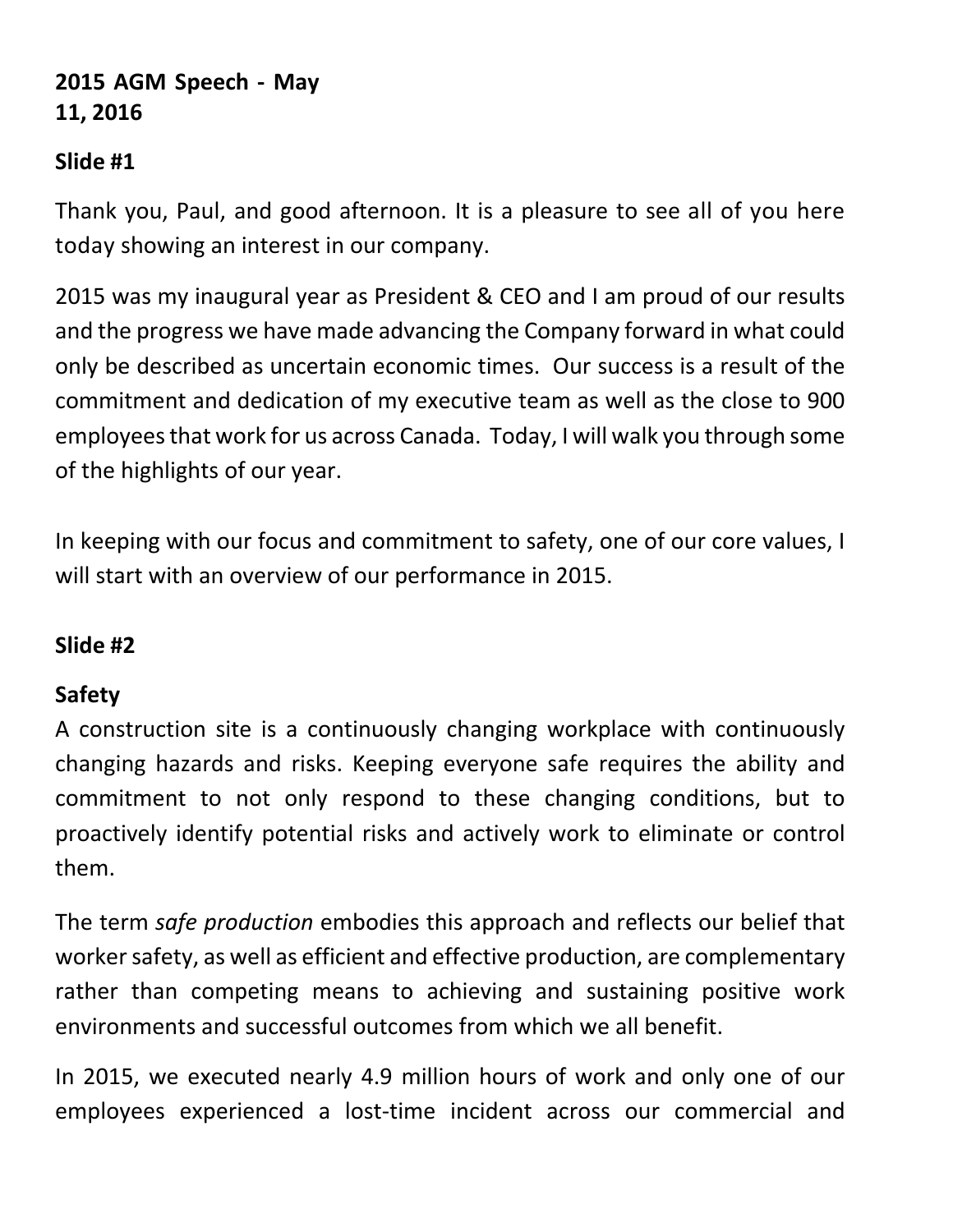industrial operations.

This is an exceptional outcome and one I am incredibly proud of, as it is the tangible evidence of the commitment and effort I see every day at Bird.

In terms of program initiatives, we launched a new field level hazard assessment, or FLHA training video, intended to complement our Bird Safety Orientation and to show our workers and those of our subcontractors how to effectively complete a daily hazard assessment. We also launched awareness campaigns emphasizing two of our four safety absolutes: energy isolation and fall protection.

At Bird, safe production is not just a vision or a philosophy, it is a daily routine practiced with discipline and rigor on all of our job sites. The efforts we have undertaken and successes we have enjoyed have not gone unnoticed by our industry.

As shown on the attached slide, the New Brunswick Construction Safety Association recognized our company as a leader for our exceptional safety standards in training, development and implementation of program policies. Our safety manager in New Brunswick, Earl Affleck, was personally recognized as safety professional of the year for his exemplary dedication and contributions to the field.

# **Slide #3**

# **People**

While creating a positive, safe work environment is a primary focus of the Company, we are just as committed to providing our employees, and potential employees, with interesting and challenging work, opportunities to grow and develop, and a welcoming environment in which to forge a successful career.

In keeping with our strategy to train and promote from within, there were over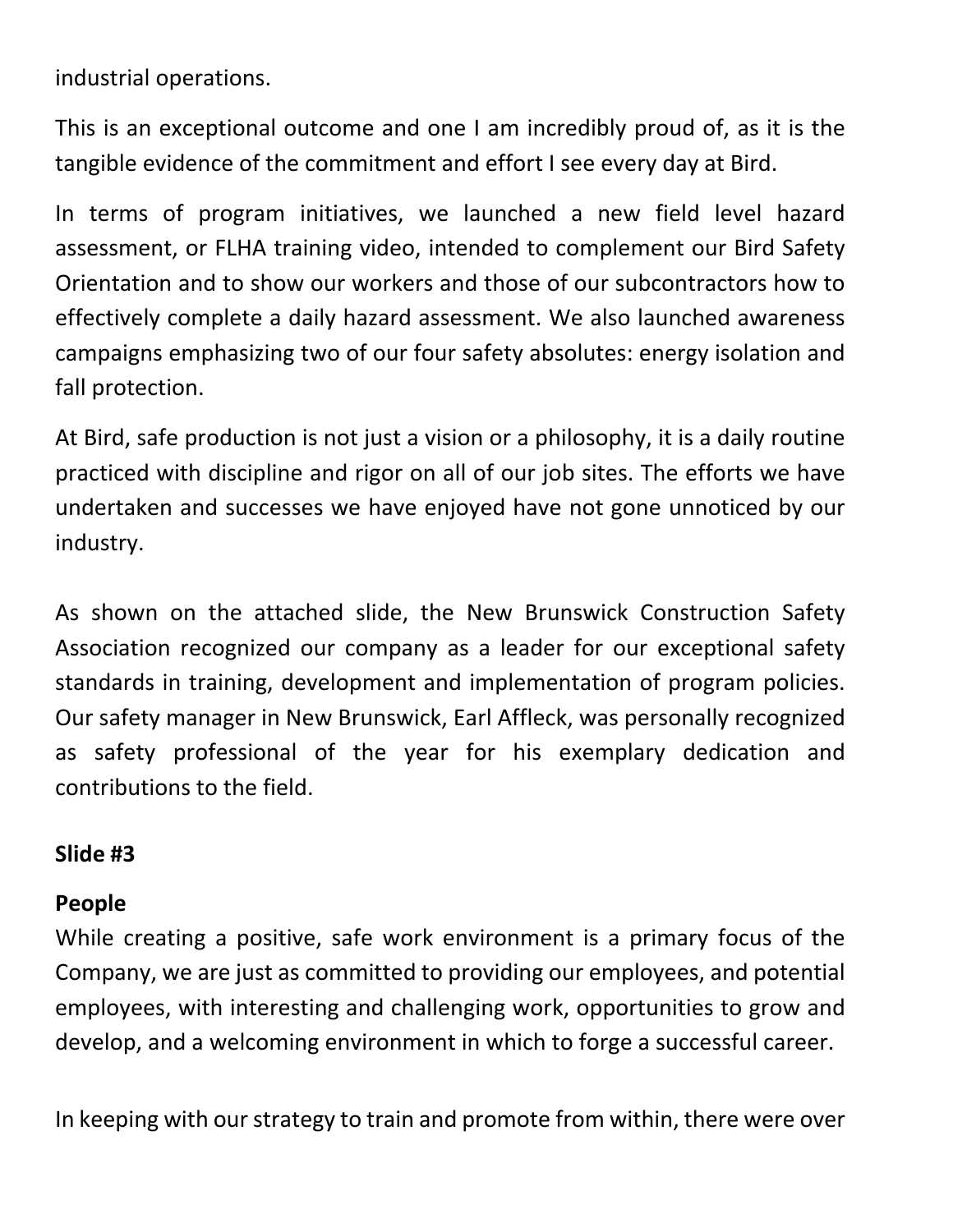15 promotions across the company in 2015, further enhancing our organization's leadership. As we continue to grow the organization to execute some of country's most challenging projects, we do so realizing that is our responsibility to give back to the communities across the country in which we live and work. To this end, I would like to highlight a few of the achievements by our employees during the past year:

- We are committed to supporting causes that matter to our employees. Pictured on the slide is Adam Rice from our Winnipeg district braving a shave from his co‐worker. Adam participated in the Brave the Shave fundraising event for Breast Cancer Action Month. Pink hard hats, gloves and stickers were made available to promote awareness and worn at many Winnipeg jobsites. Ultimately, Adam achieved his goal and raised over \$20,000;
- Bird's Toronto and corporate district raised over \$14,000 at the staff Christmas party for The Hospital for Sick Children (SickKids); and
- Our Winnipeg district participated in the 37th annual Manitoba Marathon, contributing to the Manitoba Marathon Foundation in support of projects for people living with an intellectual disability. Each year the district's goal is to acquire new recruits for the marathon. Last year, the district recruited 31 new people to participate, bringing the group total to 51 people.

### **Slide #4**

A key aspect of corporate social responsibility is the ability to effectively assess and measure the extent to which a company and its employees actively participate and engage with the broader community through donations,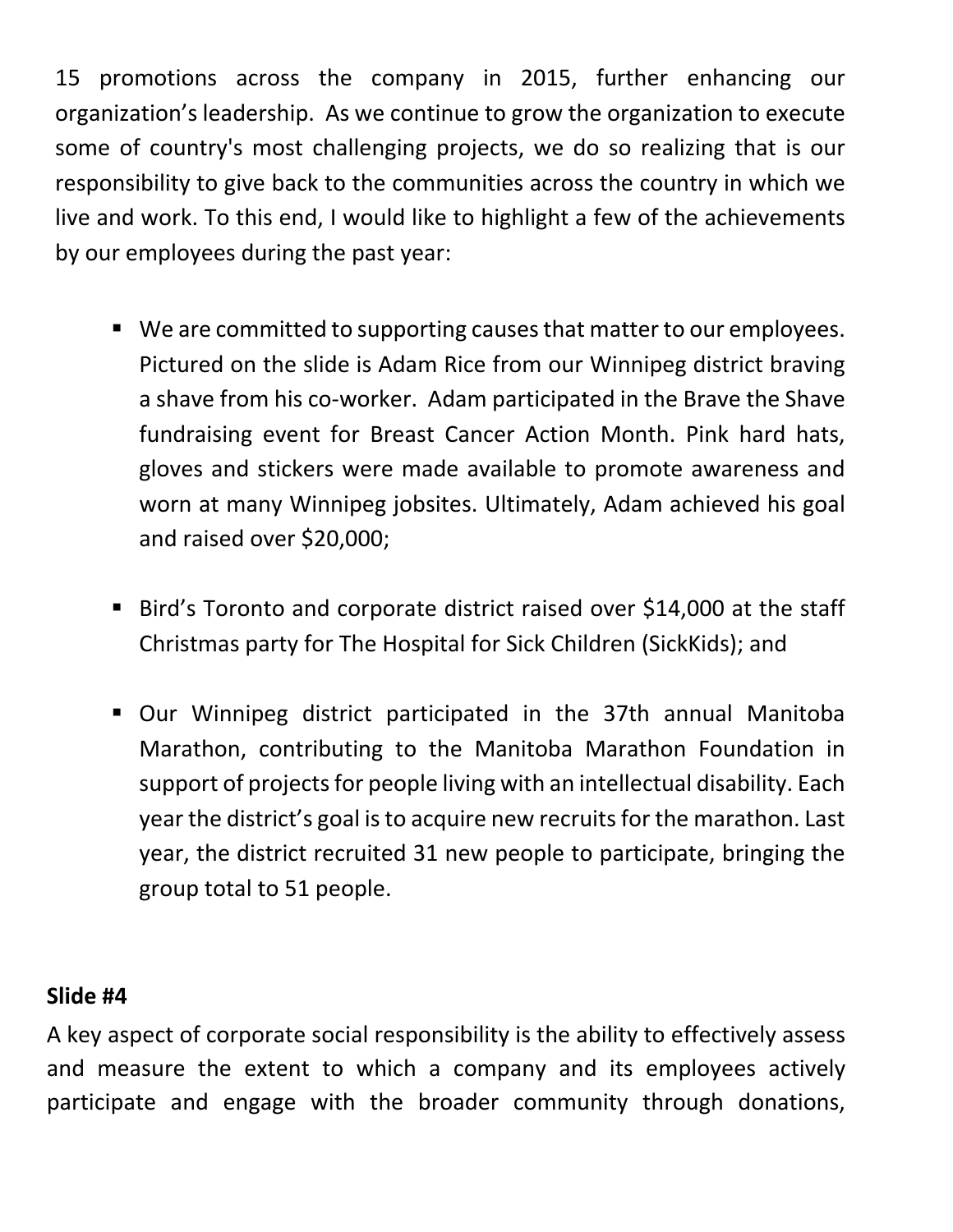fundraising, volunteerism and so forth.

With that said, I would like to take a moment to talk about a recent tragic event in our country.

The devastating wildfire that swept through Fort McMurray and the surrounding area is one that touches the Bird family deeply. In order to encourage a coordinated relief response, the Alberta Government and the Government of Canada are matching all donations to the Canadian Red Cross. Accordingly, Bird is making an initial donation of \$50,000, and as part of our own matching program for employees, we will match all donations exceeding our initial donation.

Fort McMurray has long been a part of our company's success story. While the devastation to property and neighborhoods will be severe and the impact on people's lives incalculable, we remain thankful and amazed that due to the efforts of so many individuals, agencies, governments, organizations and companies, the loss of human life has not been the story of this tragic event.

#### **Slide #5**

At Bird, we value the loyalty and commitment of our employees. The demonstration of this is our 25 year club, and it's more recent evolution, the 50 year club. Started in 1956 by our founder Hubert Bird as a way to recognize employees that persevered during the early years with the Company, our 25 year club now has 180 members. Last year, Lynn Hanna from our Edmonton office, joined our 50 Year Club, bringing the total of that club to three members. An evening celebration was held last October, honoring his career as he was surrounded by his family, friends and co-workers. Both the 25 Year Club and the 50 Year Club is are a testament of the long tenure and commitment of our employees.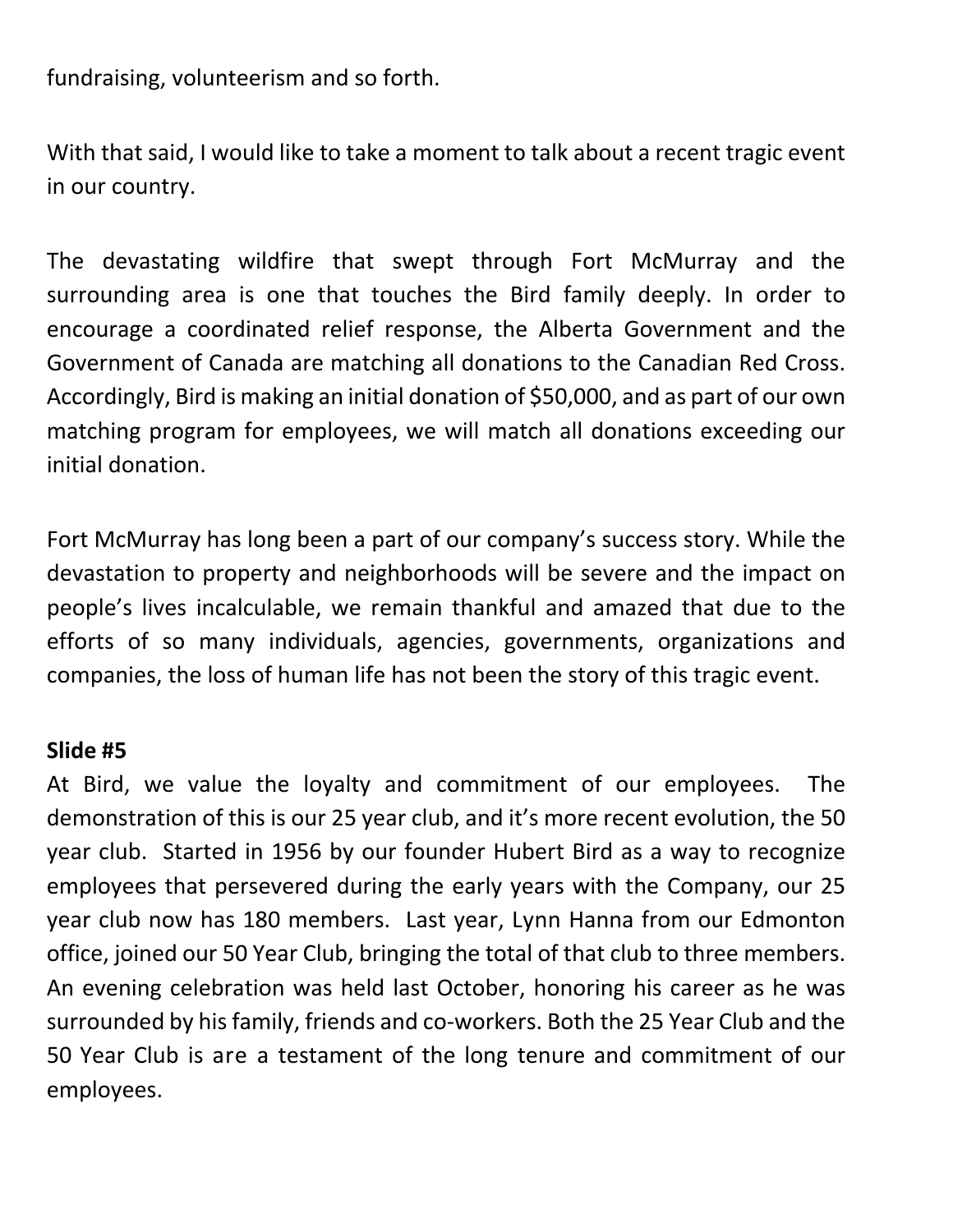In January, a class of 25 individuals graduated from our new learning initiative, the Bird Site Management Program, which is designed to provide a high‐level educational experience for our employees whose primary role is the management of our projects from site.

Our flagship training program, the Bird Leadership Academy, will commence its fifth class this month. The focus of these training initiatives is leadership and team building and are intended to provide the participating employees a better understanding of our business as a whole and to also introduce them to team members from across our various operating regions. While each program has been a significant investment of executive time and expense, they are invaluable to the future of the organization.

#### **Slide #7**

As announced, we will have a transition at the chief financial officer role at Bird with the retirement of Stephen Entwistle, effective June 30<sup>th</sup>. I would like to personally acknowledge the contributions of Stephen and thank him for his dedication and service to Bird over the past eight years. We wish him a full and enjoyable retirement.

With that, we are pleased to announce the appointment of Wayne Gingrich as chief financial officer, effective July  $1<sup>st</sup>$ . Wayne brings over 20 years of experience in finance and accounting roles, including 13 years as a financial executive in the architecture, engineering, construction sector. Wayne has already started to positively contribute to the executive team and will be a welcome partner in the management of our business.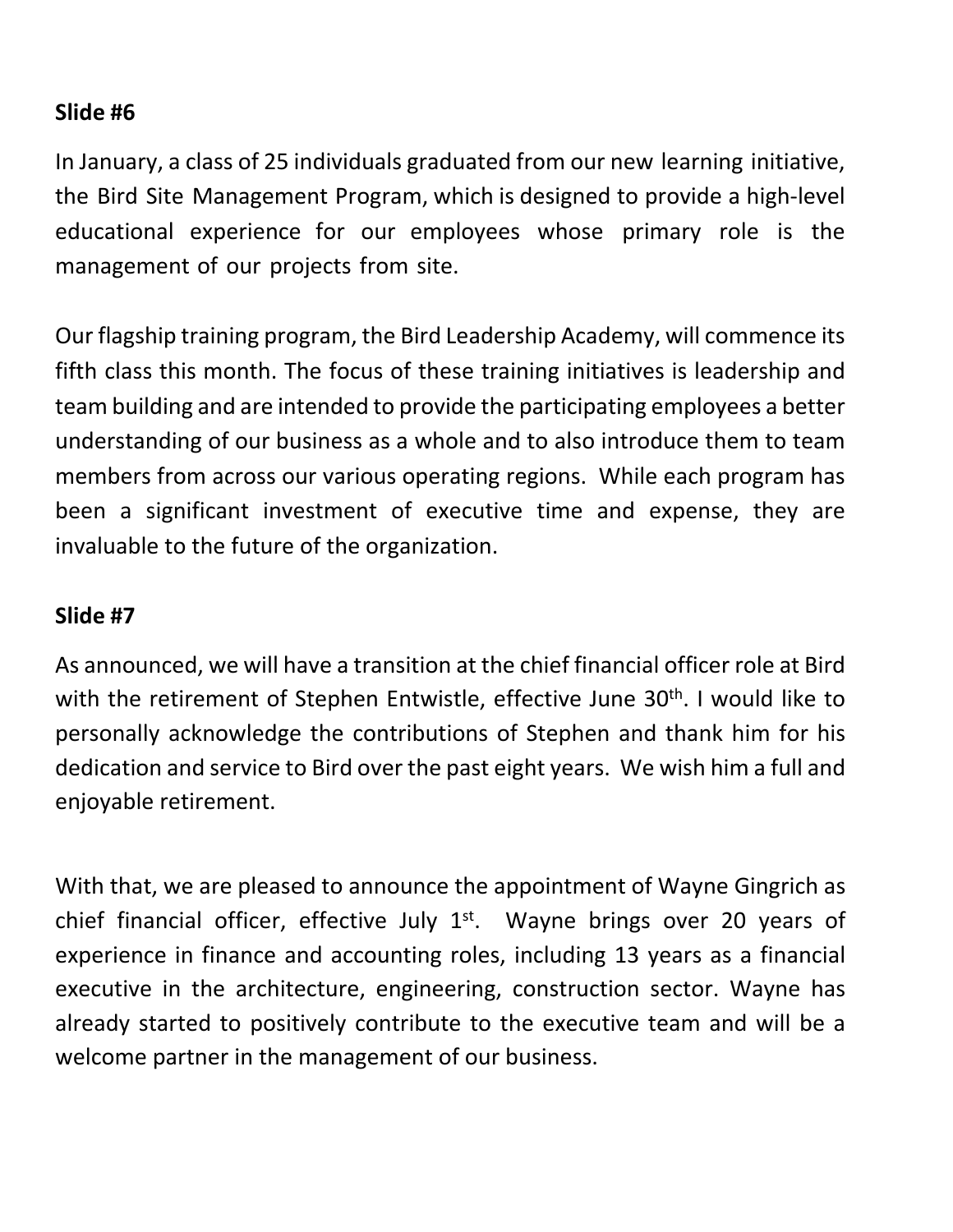### **Projects**

Whether our projects are in the field or those developed and executed internally to support our overall strategic initiatives, our success is driven by the commitment and skill of our employees. A few examples of our continued drive to get better:

- We developed a new 5 year strategic plan, *Build Bird* which will become the new roadmap for the Company, replacing SP3
- Our ongoing investment in IT with the continued implementation of the Viewpoint Enterprise Management software. In 2015, the Viewpoint HR module was implemented, providing a significant upgrade in the management of our human resource function.
- The Company conducted an executive compensation review, to ensure that our compensation practices continue to enable the company to attract and retain highly skilled executive team members
- We reorganized our industrial operations in western Canada to provide more focus in the growth of the civil, mechanical process and fabrication capabilities of the Company and to better leverage participation in the Maintenance Repair Operations or MRO segment of the industrial market.
- The Company was successful in securing eight PPP and alternative finance projects through the course of 2015, seven of which involved Bird Capital either participating in the concession through an equity investment or arranging the project specific financing.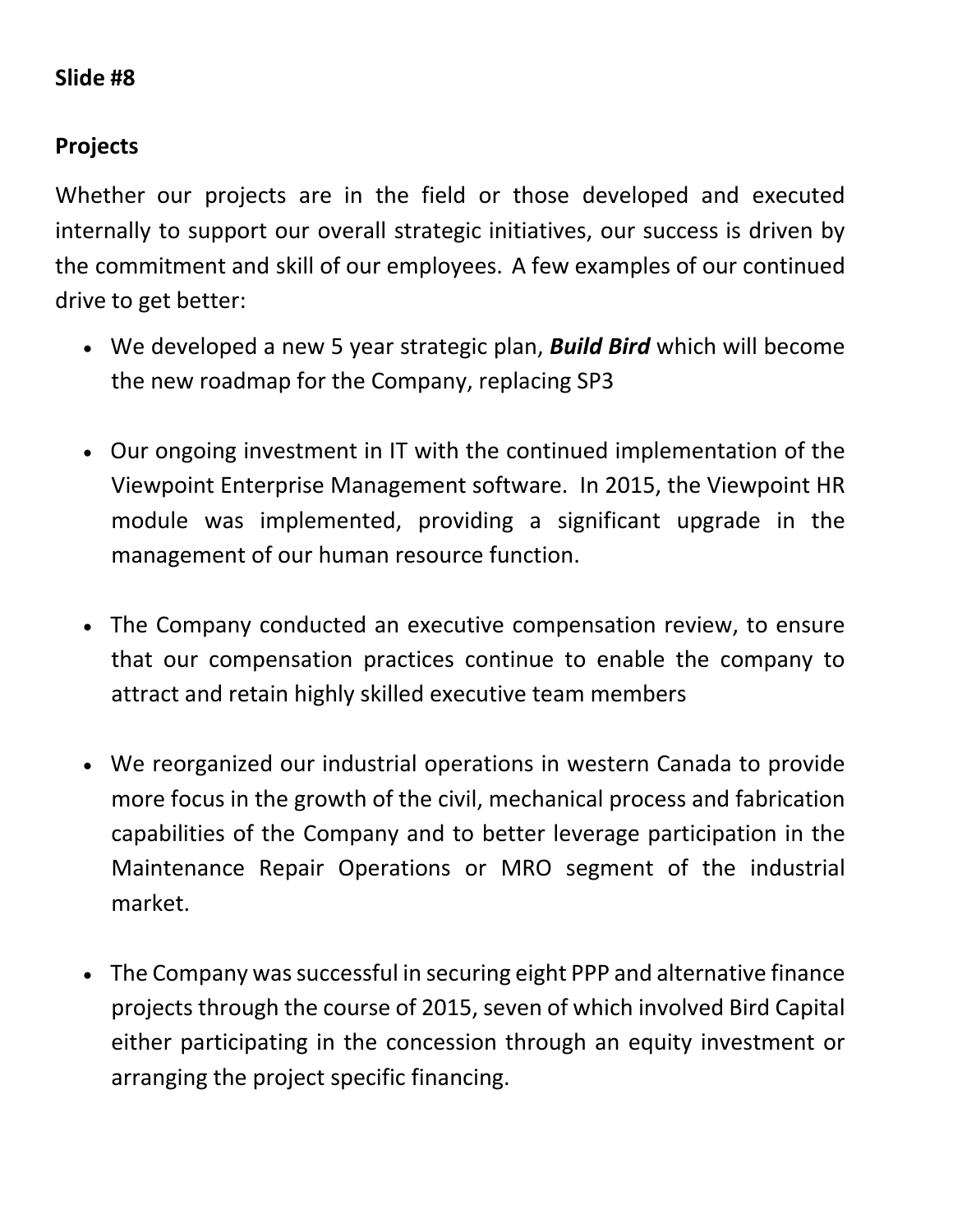- o These projects include:
	- i. Casey House Hospice, Toronto, Ontario
	- ii. East Rail Maintenance Facility, Whitby, Ontario
	- iii. Compost Facility, Calgary, Alberta
	- iv. Saskatchewan Schools Project 1 & 2, Regina and Saskatoon areas of Saskatchewan
	- v. Site C Workers Accommodations Project, Ft St John, British Columbia
	- vi. Moncton Downtown Centre, Moncton, New Brunswick
	- vii. Stanton Territorial Hospital, Yellowknife, Northwest **Territories**

In terms of actual projects in the field, here are a few highlights from our various operating districts:

- **WABUSH**:
	- Maggie Lake Development Phase 1: HJ O'Connell, our heavy civil subsidiary operating in Quebec and Newfoundland and Labrador, was awarded this contract from the Iron Ore Company of Canada. Leveraging our equipment fleet, the team completed 78‐hectares of tree clearing, 35 million gallons of dewatering and over 760,000 cubic metres of overburden removal.

# **Slide #9**

- **HALIFAX**:
	- Dalhousie University Wallace McCain Learning Commons: An addition to the Life Sciences Centre, this facility contains collaborative workspaces, study rooms and meeting spaces. Bird used virtual design software for the project to communicate construction phasing to the client via 3D animated renderings.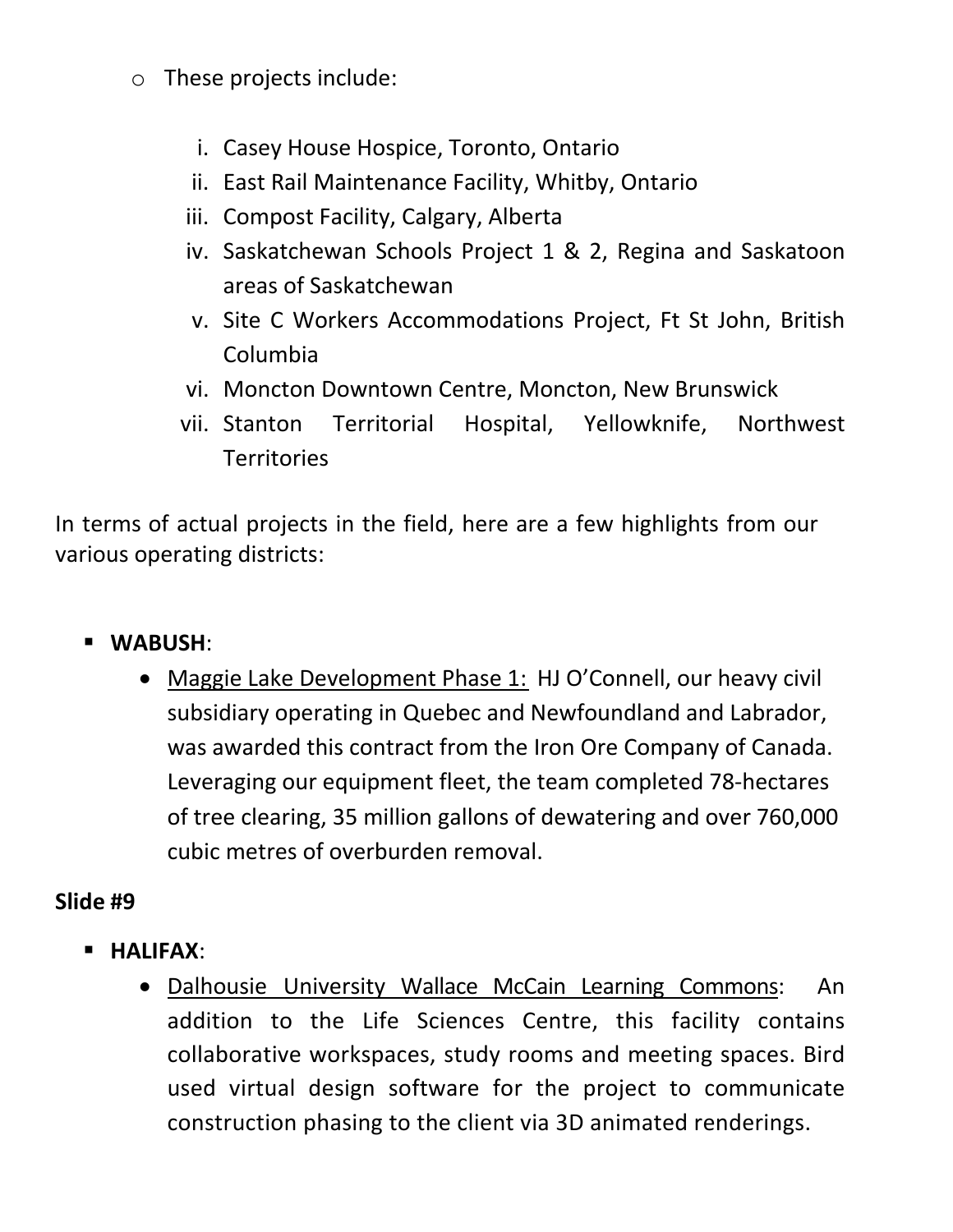- **SAINT JOHN**:
	- Cabela's Store: The first Cabela's retail store in Atlantic Canada is located in Moncton, New Brunswick and we were fortunate enough to be selected as the construction manager. This project is an excellent example of the positive impact on strong execution and excellent customer service in generating repeat business. We are currently working on another Cabela's location in Ottawa, ON, which was awarded to us despite the fact we do not have a sustained presence or office in the city.

### **Slide #11**

- **TORONTO**:
	- Brock University's Marilyn I. Walker School of Fine and Performing Arts: Located on a site adjacent to a new performing arts centre in St. Catherine's, also built by Bird, the Brock University project involves the adaptive re‐use of a former 19th century textile mill on St. Paul Street, the Canada Hair Cloth building, as well as renovation of an adjacent warehouse space. The project team reclaimed the existing brick façade, wood flooring, pressed tin ceiling tiles and fire doors to showcase the building's heritage.

### **Slide #12**

- **WININPEG**:
	- Headingley Water Treatment Plant:

This project executed by our Winnipeg district for the City of Winnipeg entailed the construction of a 4,500 cubic meter below ground water storage reservoir and a 17,500 square foot pre‐engineered Water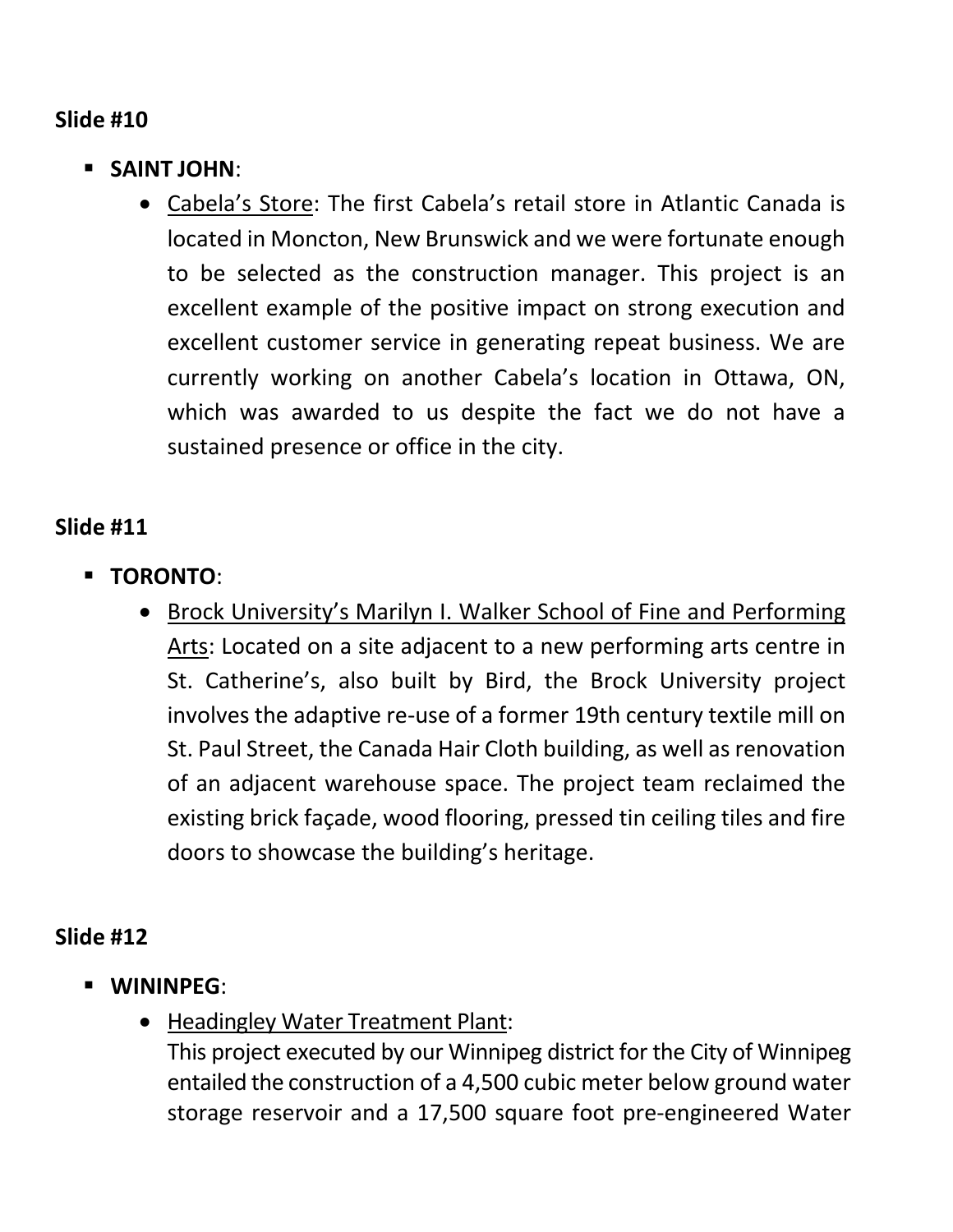Treatment Plant. Bird self‐performed the concrete formwork and slabs. Environmental related projects are an increasingly important aspect of our business and services we offer across the country.

# **Slide #13**

- **CALGARY**:
	- Evanston Commercial Centre: This project executed in Calgary is another example of our retail construction expertise. The Evanston Commercial Centre is a commercial strip mall consisting of 11 buildings, one of which is the anchor building for Sobeys, a repeat client. Bird's scope of work included site work and services for all buildings on‐site. The complexity of this project was the phased openings. Each building had to be completed at different dates to stagger scheduled completion of the project.

# **Slide #14**

- **EDMONTON:** 
	- Kearl Expansion Project, Infrastructure South Maintenance Support Facility (MSF): Our western Canadian industrial operations centered in Edmonton constructed this project for Imperial Oil. The facility consisted of a four‐bay heavy duty truck shop extension, maintenance shop extension and heavy duty wash bay, including miscellaneous modules and work inside the control room building. The project team achieved a Total Recordable Incident Frequency or TRIF rate of 0.35 with approximately 600,000 man‐hours injury free in the last 16 months of the project.

# **Slide #15**

- **NASON**:
	- Drayton Valley Water Treatment Plant: Nason Contracting, our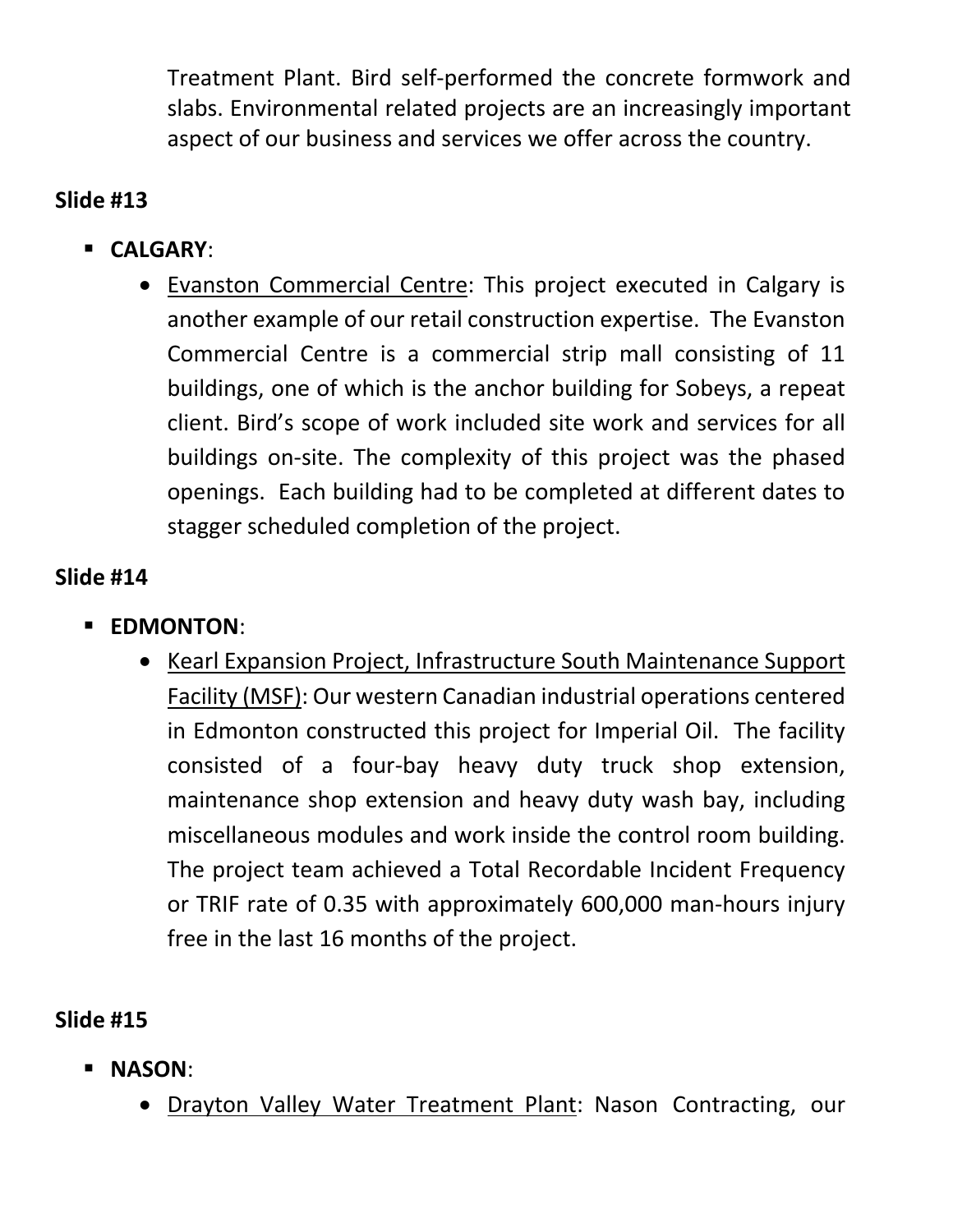subsidiary based in St Albert, Alberta, completed the new state‐of‐ the‐art water treatment plant that replaced an aging facility for the town of Drayton Valley. Nason self‐performed the mechanical, electrical and controls elements of this facility.

## **Slide #16**

- **VANCOUVER**:
	- Hay River Health Centre, Hay River, Northwest Territories: Leveraging our experience in executing projects in remote locations, Bird executed the contract for design and construction of the new health center in Hay River, Northwest Territories that provides primary care, acute and emergency care services and medical/surgical day care.

Given the northern location, the team was challenged by factors like extreme cold, sparse population, unique scheduling and logistical challenges but persevered and delivered the project on time

# **Slide #17**

#### **Profits**

Finally, we'll take a look at our financial performance for 2015 compared to 2014.

- As an organization, we executed \$1.445 billion in revenue in 2015, an increase from 2014's \$1.365 billion.
- Our net income for the year was \$21.5 million, a decrease from 2014. The reduction in 2015 net income was primarily due to a non‐cash charge to earnings of \$22.4 million (\$20.3 million after deferred tax reversal) for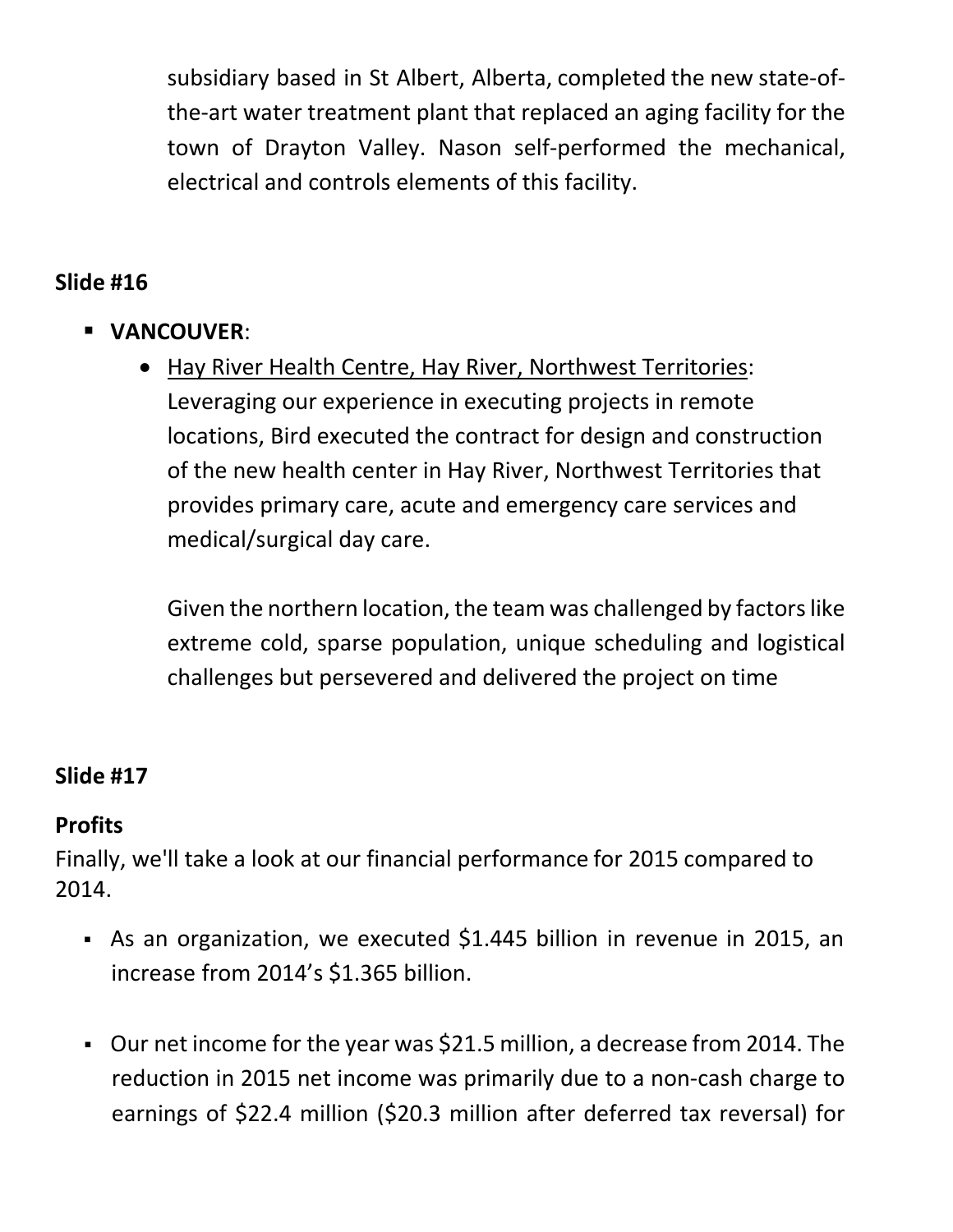the impairment of goodwill and intangible assets relating to the Company's investment in our wholly owned subsidiary H.J. O'Connell Limited.

- Adjusted net income, excluding the impairment expense, was \$41.8M
- Our working capital was \$127 million, an increase from the \$104 million at the end of 2015.
- In terms of Backlog, during the year, the company secured just under \$2.0 billion in new construction contracts, including change orders to existing contracts, which contributed to a Backlog of \$1.66 billion at December 31, 2015.

## **Slide #18**

The mix of projects that comprise our work program on an annual basis shifts largely driven by the economic conditions in the various market segments and geographic areas that we serve;

- In 2015, our industrial work program was relatively comparable at 51% to the 57% recorded in 2014. This work program was primarily derived from the continued execution of major projects in northern Alberta combined with a more modest contribution from HJ O'Connell in eastern Canada.
- The institutional market sector represented 34% of our revenues in 2015, a 10% increase as compared to 2014. The driver of the increase was the award of numerous major projects in this sector through the course of 2015.
- Our commercial market remained relatively stable from a year‐to‐year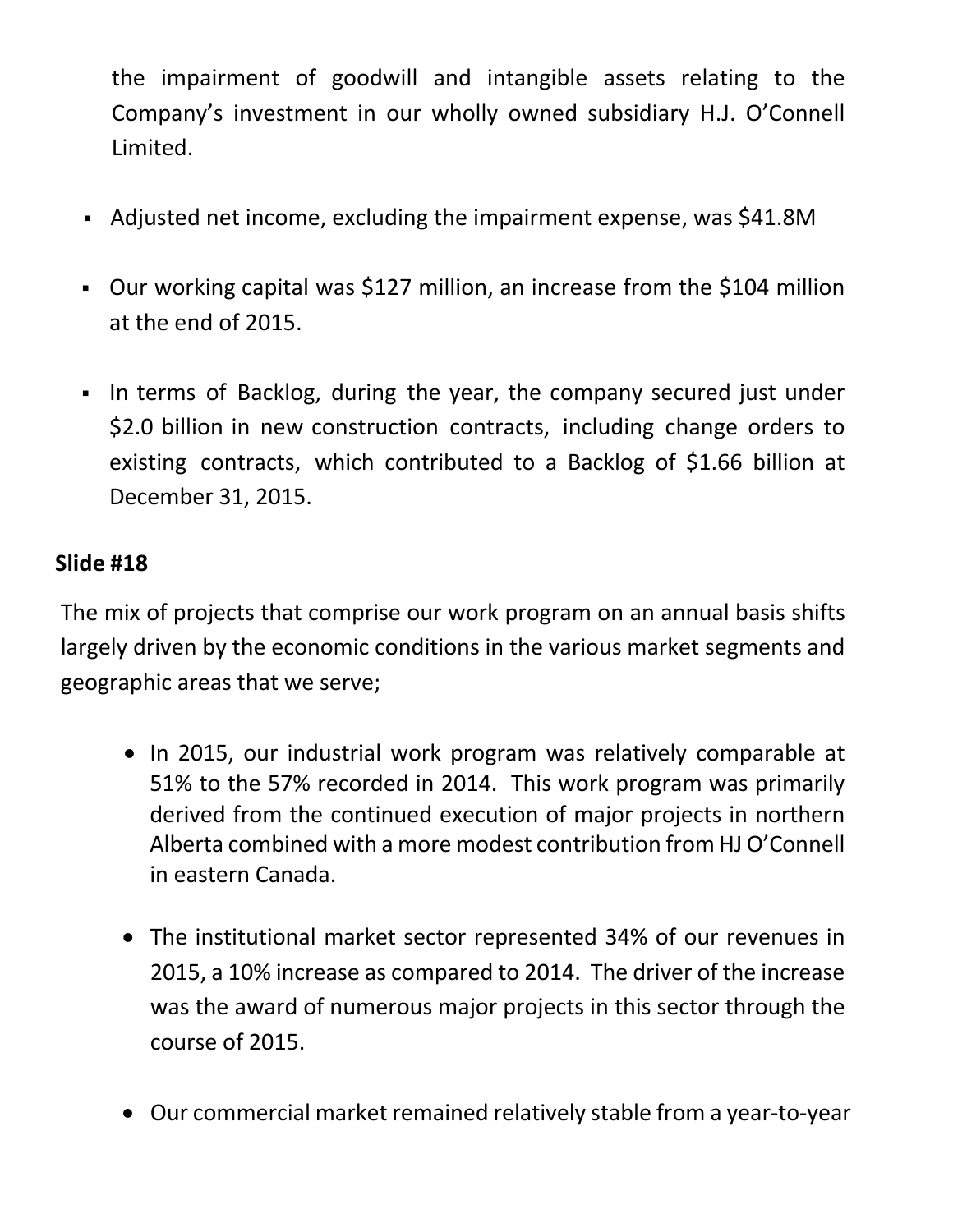#### **Looking Forward**

The company had a strong year in 2015 in terms of securing new contract awards, particularly in the institutional market sector and highlighted by the award of several PPP and alternative finance projects from across the country. This success in securing work through the course of 2015 resulted in Backlog of \$1.66B at December  $31^{st}$ , a considerable improvement to the \$1.15B recorded at the end of 2014. It is expected that these newly secured projects will make a significant relative contribution to our earnings in 2016 as execution in the field gains momentum through the year.

Counterbalancing this positive momentum was the decline of the industrial market sector, a byproduct of the low commodity price environment. In western Canada, low oil prices have resulted in a reduction in the capital expenditure programs of our Owners and limited any significant new project opportunities in this market sector. As such, we were unable to fully replace our western industrial work program as we entered 2016.

While we expect that there will continue to be opportunities in this market to support the productive capacity of existing plants, they will be smaller and shorter cycle in nature and secured at more competitive margins. Accordingly, we expect to execute less revenue and generate less gross profits in our industrial work program in western Canada as compared to the last couple of years. In terms of eastern Canada, we are not expecting any significant turn‐around in the profits to be derived from our mining based operations in this region. LNG projects, primarily in British Columbia, have the potential to offset the expected reduction in activity in the Company's traditional industrial work program. Last week the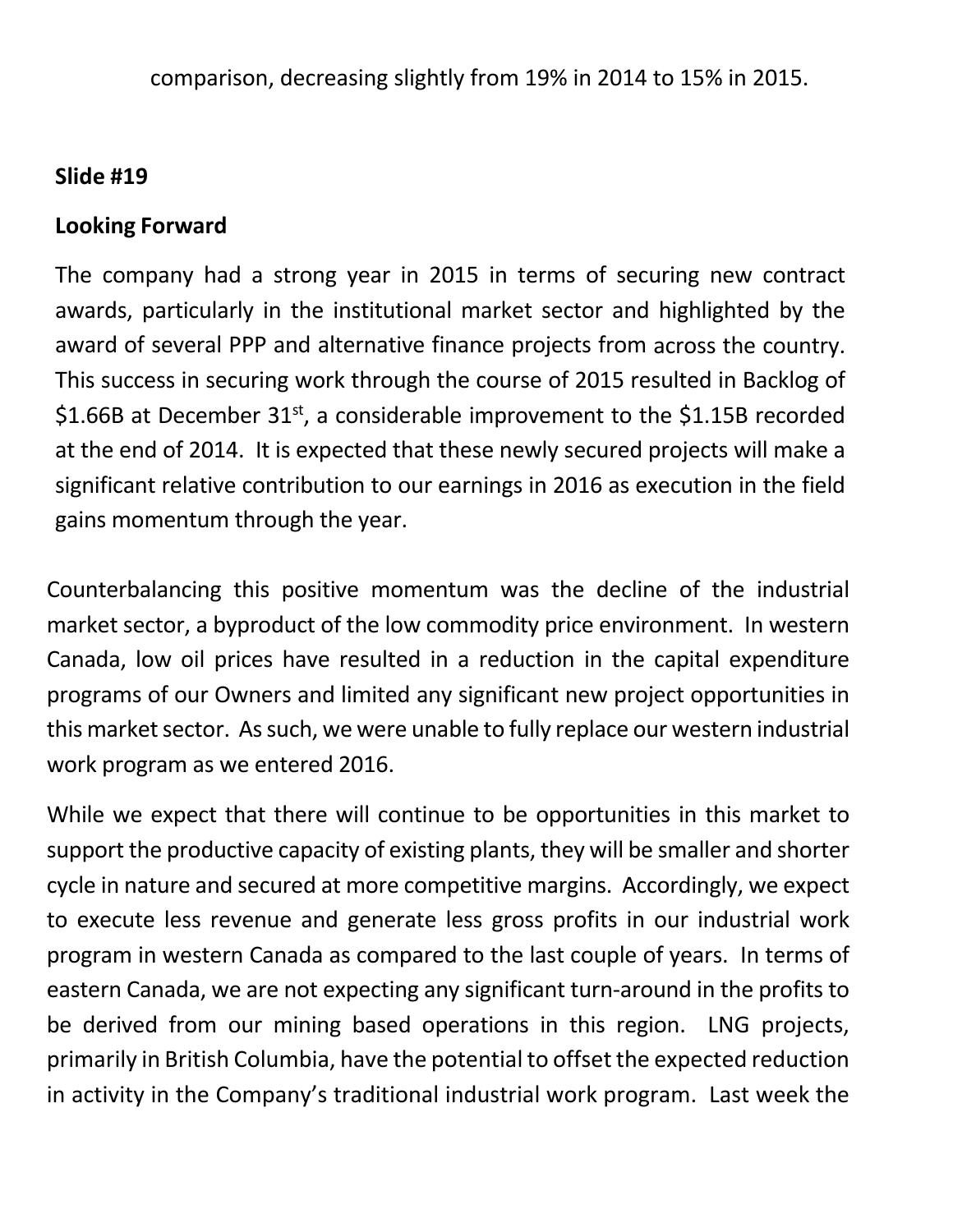Company announced that LNG Canada selected the Bird‐Civeo Joint Venture as the contractor for the design and construction of the Cedar Valley Lodge, its workforce accommodation center to house a 4,500 person workforce required during construction of its proposed liquefaction and export facility in Kitimat, British Columbia.

Construction of the Cedar Valley Lodge will not commence unless LNG Canada's joint venture participants have made a final investment decision, expected in late 2016. In the interim, the Bird‐Civeo joint venture will advance engineering and planning work on the project.

The large institutional work program secured earlier in 2015 began to make a more significant contribution to earnings in the last half of the year as construction on the larger PPP and alternative finance projects commenced. These projects and a number of other non‐PPP awards are expected to make an even greater contribution in 2016. We anticipate that additional project opportunities will come to market in 2016 as government at all levels act to address the current infrastructure deficit and as a means to stimulate a sluggish economy. We are actively involved in the pursuit of these construction contracts on a select basis. The revenue and earnings contribution from this market sector is expected to exceed the earnings performance achieved in 2015.

The retail and commercial market sector will continue to offer opportunities to the company; however, we believe that the uncertain economic environment will limit activity and delay any meaningful turn‐around in the sector in 2016. Consequently, we believe that revenues and earnings attributed to this market sector in the current year will remain comparable with those recorded in 2015.

In summary, we anticipate the total company earnings to be generated in 2016 will be lower than those realized in 2015, adjusted for the after-tax impact of the HJO impairment loss, as our work program shifts from higher margin industrial